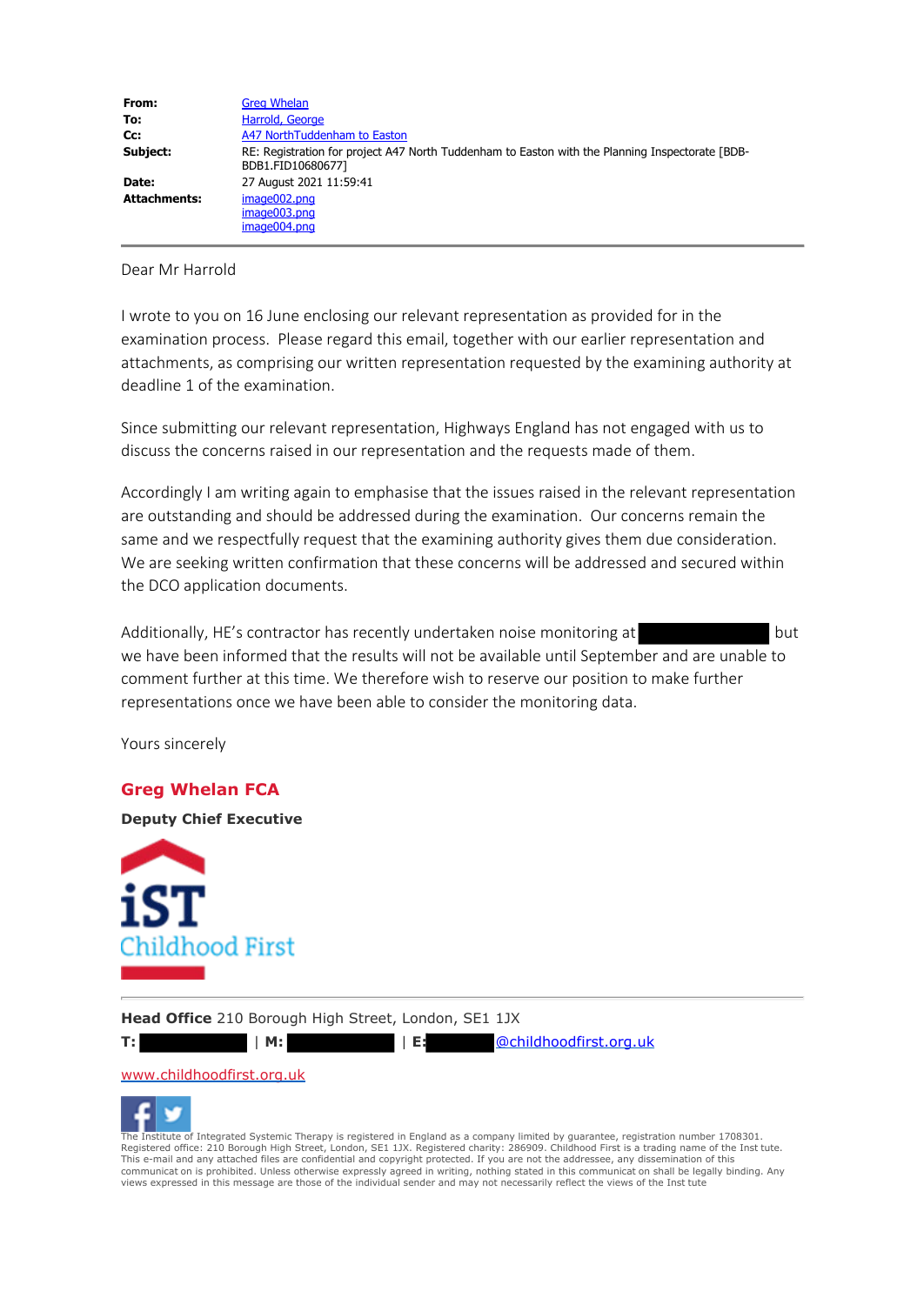**From:** Lauren Dewsbery **and America Contact Constant Of Cause on Behalf Of** Greg Whelan

**Sent:** 16 June 2021 11:16

**To:** 'george.harrold@planninginspectorate.gov.uk'

 $@$  planninginspectorate.gov.uk>:

'A47NorthTuddenhamtoEaston@planninginspectorate.gov.uk'

<A47NorthTuddenhamtoEaston@planninginspectorate.gov.uk>

**Cc:** Greg Whelan @childhoodfirst.org.uk>

**Subject:** Registration for project A47 North Tuddenham to Easton with the Planning Inspectorate

Dear Mr Harrold

Relevant representation registration identification number 20028224.

We are writing to provide a relevant representation in respect of the A47 extension. Although we have met with Highways England (HE) and received information from national Grid we wish to ensure that the safeguards we believe we have secured are embedded in your approved plan.

# **Background**

Childhood First is a children's charity who operated

. It is critical to their experience and recovery that they are cared for in tranquil and contained environments. All our homes are located in such places. Two of our homes are

 is at the north end and adjacent to the construction area identified in the plans submitted by HE. is a field (forming a triangle along

) Our principal concern has been about the use of this field in support of this project because of the impact it will have on the children in our care.

In the original plan, it seemed this field would be used for heavy plant and equipment which may operate throughout the project (many years). This would have had debilitating effect on the home and would have risked its Ofsted status.

# **Discussions with HE**

We made representations to HE in respect of this and explained in more detail about our concerns. They had been unaware of the nature and use of and were sympathetic to the situation. They consequently agreed to modify the plan so it was clear that the field was not to be used during the construction of A47, thus dealing one key are of our concern. The revised plan appears to leave the field intact and without disruption during the construction period. We would like the Inspectorate to place necessary constraints to prevent any reversal of this undertaken. We attach the minutes of the meeting we had with HE in support of this.

A second aspect in relation the construction was the repositioning of the gas pipeline by the national grid (utility conversion work). This would result in a drilling station being set up in the field so the gas pipe could be re-sunk to traverse the new A47 road. We have had to accept this work needs to take place within this field on the understanding the way it is done creates the least noise disruption to the children. We had a second meeting with National Grid who explained the process to us. Again the National Grid were sympathetic to our concerns and agreed further undertaking s to minimise the impact on the home on the children. This included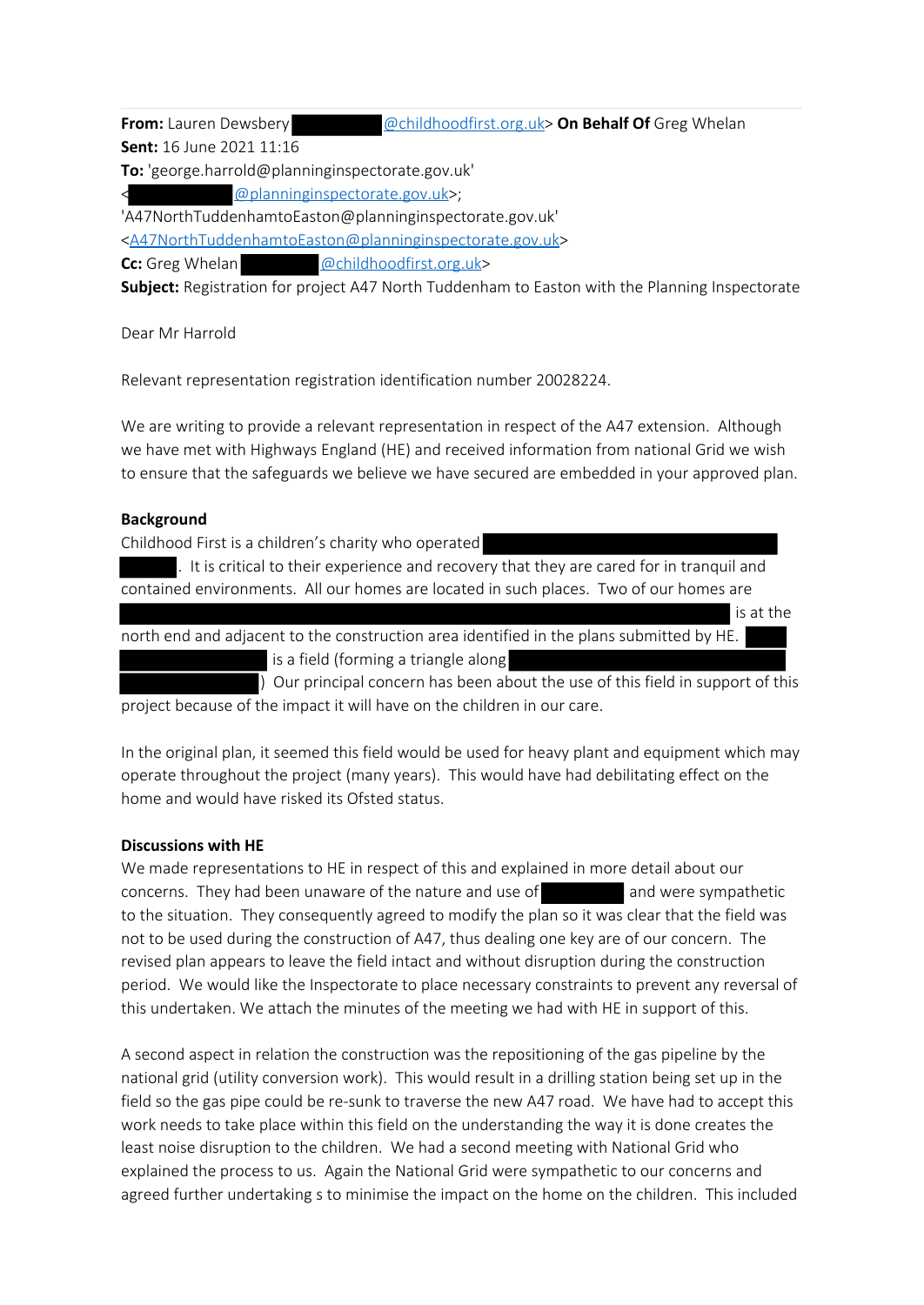the timing of the key boring process. We enclose the minutes of this meeting for information.

### Revised plans submitted to Inspectorate

We note the latest plans that have been submitted. At this stage, we note that HE's 'Environmental Management Plan' includes the following commitment:-In support of limiting and controlling noise during construction, the PC [Principal Contractor  $-$ Galliford Try] may use, inter alia, the following good working practices to minimise potential impacts:

Restrict construction working hours to 07:00-19:00 on weekdays and 07:00-19:00 on Saturdays as far as practicable. Night-time and weekend working hours to be determined in discussion with the LPA (including Section 61 prior consent applications where necessary)

. Temporary noise barriers at specific construction phases and receptors as detailed in Table 11.11 in Chapter 11 of the ES (TR010038/APP/6.1) and summarised below:

- Stage 1 (Pre-construction works) -

We believe the commitment is fairly woolly and could be improved upon, e.g. by excluding or restricting Saturday working if residents will be in occupation and affected by the works. Looking at the points raised our the meeting notes, there may be further scope for minimising the impact of the utility diversion works on the state of the stample a commitment that the mud mixer will be positioned so as to cause minimum inconvenience and to restrict sheet piling operations to certain times of day (e.g. avoiding early mornings and evenings).

 $\blacksquare$ 

As a general point we have had agreement that heavy plant and equipment is not be transported (the portion south of example as a ) especially due the along both our houses.

If there is any further information I can provide please do not hesitate to contact us.

# **Yours sincerely Greg Whelan FCA**

**Deputy Chief Executive** 



Head Office 210 Borough High Street, London, SE1 1JX





@childhoodfirst.org.uk  $\parallel$  E:



 $|M:$ 



The Institute of Integrated Systemic Therapy is registered in England as a company limited by guarantee, registration number 1708301. Registered office: 210 Borough High Street, London, SE1 1JX, Registered charity: 286909, Childhood First is a trading name of the Inst tute. This e-mail and any attached files are confidential and copyright protected. If you are not the addressee, any dissemination of this communicat on is prohibited. Unless otherwise expressly agreed in writing, nothing stated in this communicat on shall be legally binding. Any views expressed in this message are those of the individual sender and may not necessarily reflect the views of the Inst tute